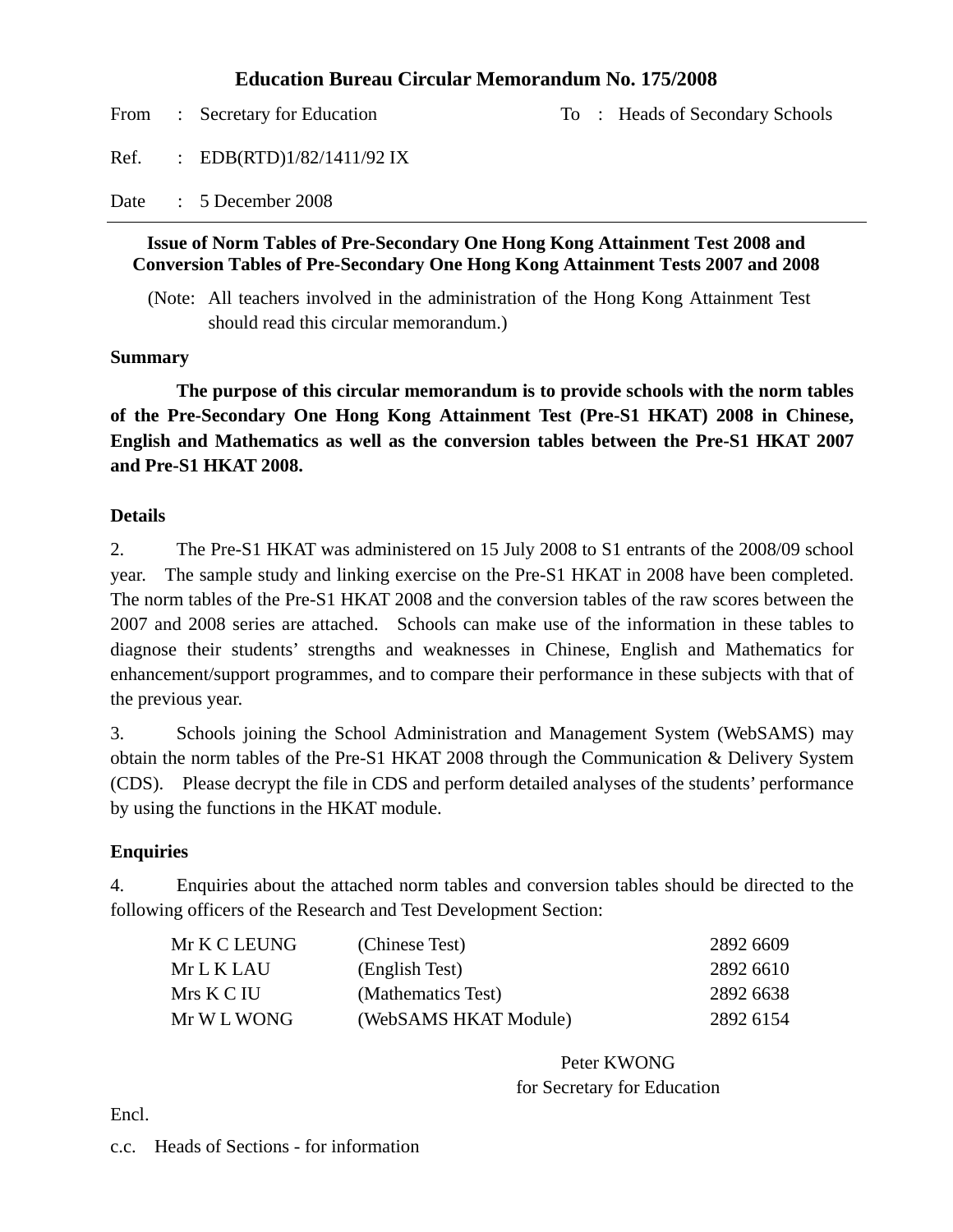**2008** 

| $\boldsymbol{0}$ | 47.59          | 0.0          | 51       | 98.48            | 43.2           |
|------------------|----------------|--------------|----------|------------------|----------------|
| $\mathbf{1}$     | 48.59          | 0.0          | 52       | 99.48            | 45.7           |
|                  | 49.59          | 0.0          | 53       | 100.48           | 48.2           |
| $\frac{2}{3}$    | 50.59          | 0.1          | 54       | 101.47           | 50.8           |
| $\overline{4}$   | 51.59          | 0.1          | 55       | 102.47           | 53.6           |
| 5                | 52.58          | 0.1          | 56       | 103.47           | 56.4           |
| 6                | 53.58          | 0.2          | 57       | 104.47           | 59.3           |
| $\boldsymbol{7}$ | 54.58          | 0.2          | 58       | 105.46           | 62.1           |
| 8                | 55.58          | 0.3          | 59       | 106.46           | 64.8           |
| 9                | 56.57          | 0.4          | 60       | 107.46           | 67.3           |
| 10               | 57.57          | 0.6          | 61       | 108.46           | 70.0           |
| 11               | 58.57          | 0.7          | 62       | 109.46           | 72.5           |
| 12               | 59.57          | 0.9          | 63       | 110.45           | 75.2           |
| 13               | 60.57          | 1.1          | 64       | 111.45           | 77.6           |
| 14               | 61.56          | 1.3          | 65       | 112.45           | 80.1           |
| 15               | 62.56          | 1.6          | 66       | 113.45           | 82.3           |
| 16               | 63.56          | 1.8          | 67       | 114.44           | 84.3           |
| 17               | 64.56          | 2.1          | 68       | 115.44           | 86.3           |
| 18               | 65.55          | 2.4          | 69       | 116.44           | 88.0           |
| 19               | 66.55          | 2.8          | 70       | 117.44           | 89.7           |
| 20               | 67.55          | 3.2          | 71       | 118.43           | 91.4           |
| 21               | 68.55          | 3.6          | $72\,$   | 119.43           | 92.8           |
| 22               | 69.55          | 4.0          | 73       | 120.43           | 93.9           |
| 23               | 70.54          | 4.4          | 74       | 121.43           | 94.8           |
| 24               | 71.54          | 4.9          | 75       | 122.43           | 95.9           |
| 25               | 72.54          | 5.4          | 76       | 123.42           | 96.7           |
| 26               | 73.54          | 6.1          | $77 \,$  | 124.42           | 97.3           |
| 27               | 74.53          | 6.6          | 78       | 125.42           | 97.9           |
| 28               | 75.53          | 7.3          | 79       | 126.42           | 98.4           |
| 29               | 76.53          | 7.9          | 80       | 127.41           | 98.8           |
| 30               | 77.53          | 8.8          | 81       | 128.41           | 99.1           |
| 31               | 78.52          | 9.7          | 82       | 129.41           | 99.4           |
| 32               | 79.52          | 10.6         | 83       | 130.41           | 99.6           |
| 33               | 80.52          | 11.5         | 84       | 131.41           | 99.7           |
| 34               | 81.52          | 12.5         | 85       | 132.40           | 99.8           |
| 35               | 82.52          | 13.6         | 86       | 133.40           | 99.9           |
| 36               | 83.51          | 14.9         | 87       | 134.40           | 99.9           |
| 37               | 84.51          | 16.3         | 88       | 135.40           | 99.9           |
| 38               | 85.51          | 17.6         | 89       | 136.39           | 100.0          |
| 39<br>40         | 86.51<br>87.50 | 19.1<br>20.6 | 90<br>91 | 137.39<br>138.39 | 100.0<br>100.0 |
| 41               | 88.50          | 22.3         | 92       | 139.39           | 100.0          |
|                  |                |              |          |                  |                |
| 42<br>43         | 89.50<br>90.50 | 24.0<br>25.8 | 93<br>94 | 140.39           | 100.0<br>100.0 |
| 44               | 91.50          | 27.6         | 95       | 141.38<br>142.38 | 100.0          |
| 45               | 92.49          | 29.5         | 96       |                  | 100.0          |
| 46               | 93.49          | 31.5         | 97       | 143.38<br>144.38 | 100.0          |
| 47               | 94.49          | 33.7         | 98       | 145.37           | 100.0          |
| 48               | 95.49          | 36.0         | 99       | 146.37           | 100.0          |
| 49               | 96.48          | 38.3         | 100      | 147.37           | 100.0          |
| 50               | 97.48          | 40.7         |          |                  |                |
|                  |                |              |          |                  |                |

 $*$ 52.52

標準差 15.03

常模表\*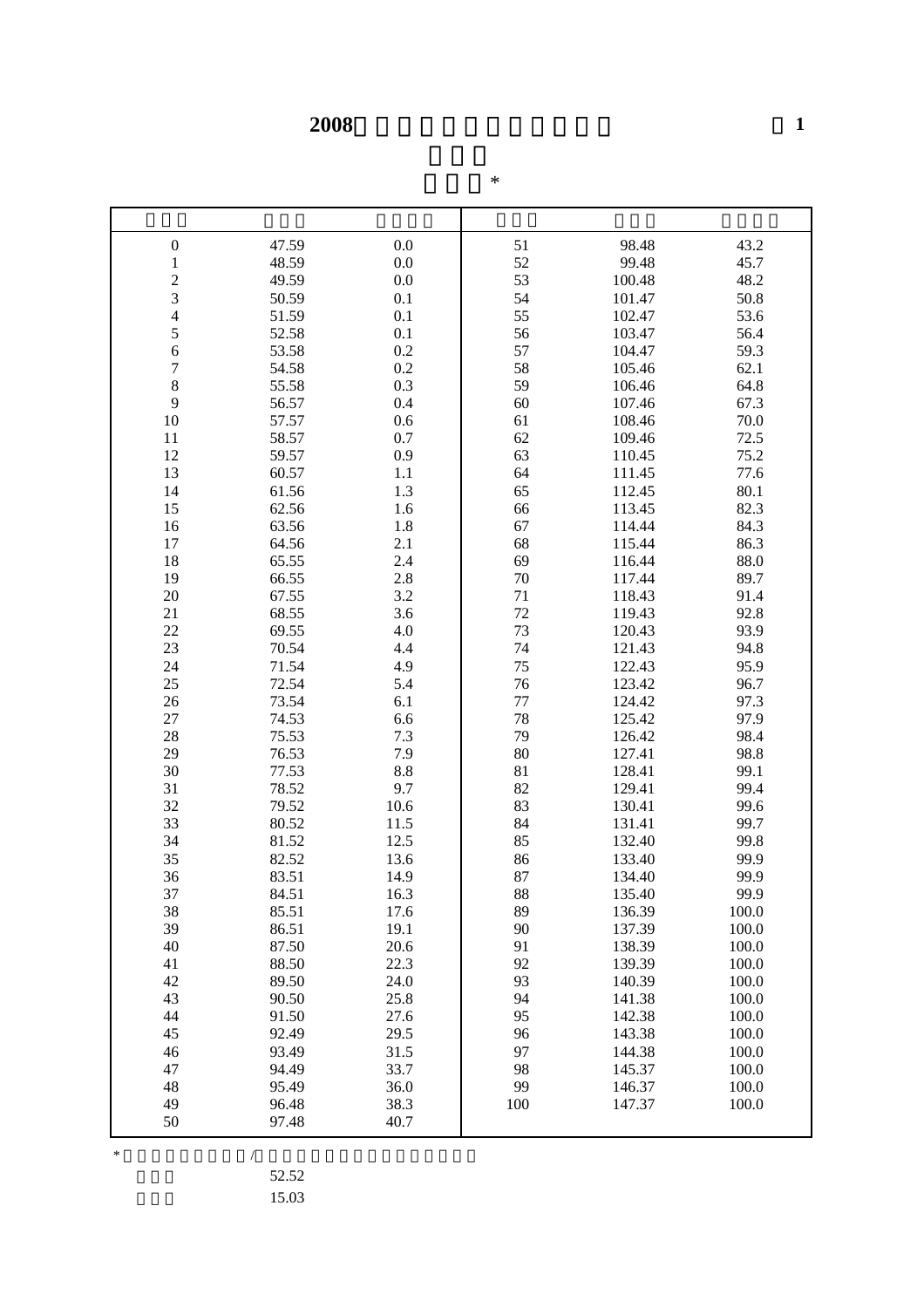|                                            |                  |               |                         |               | $\ast$                           |                  |               |
|--------------------------------------------|------------------|---------------|-------------------------|---------------|----------------------------------|------------------|---------------|
|                                            |                  |               |                         |               |                                  |                  |               |
| $\boldsymbol{0}$<br>$\,1\,$                | 50.87<br>55.91   | 0.3<br>0.5    | (<br>$\,$ )<br>$\left($ | $\mathcal{E}$ | 13<br>14                         | 125.61<br>130.27 | 98.1<br>98.9  |
| 23456                                      | 60.94<br>65.98   | 1.4<br>2.3    |                         |               | 15                               | 134.92           | 100.0         |
|                                            | 71.01<br>76.05   | 5.0<br>7.8    | (                       | $\mathcal{E}$ | $\boldsymbol{0}$<br>$\,1$        | 69.89<br>74.50   | 4.7<br>5.8    |
|                                            | 81.08            | 14.9          |                         |               | $\frac{2}{3}$                    | 79.12            | 14.8          |
| $\overline{7}$<br>8                        | 86.12<br>91.15   | 20.4<br>34.9  |                         |               | $\overline{4}$                   | 83.74<br>88.36   | 17.8<br>29.8  |
| 9                                          | 96.19            | 41.6          |                         |               | 5                                | 92.97            | 35.6          |
| 10<br>11                                   | 101.22<br>106.26 | 61.3<br>66.8  |                         |               | 6<br>$\overline{7}$              | 97.59<br>102.21  | 49.5<br>58.7  |
| 12                                         | 111.29           | 84.8          |                         |               | 8                                | 106.83           | 70.7          |
| 13<br>14                                   | 116.33<br>121.36 | 87.3<br>97.2  |                         |               | 9<br>10                          | 111.44<br>116.06 | 80.6<br>87.9  |
| 15<br>16                                   | 126.40<br>131.43 | 97.8<br>100.0 |                         |               | 11<br>12                         | 120.68<br>125.30 | 94.8<br>97.1  |
| $\boldsymbol{0}$                           | 77.87            | 23.7          |                         |               | 13                               | 129.91           | 100.0         |
| $\,1$                                      | 97.41            | 63.1          | $\left($                | $\mathcal{E}$ | $\boldsymbol{0}$                 | 62.34            | 3.4           |
| $\overline{c}$                             | 116.96           | 100.0         |                         |               | $\mathbf{1}$<br>$\frac{2}{3}$    | 67.33<br>72.33   | 4.3<br>6.2    |
| $\boldsymbol{0}$<br>$\,1$                  | 81.37<br>100.09  | 32.3<br>68.1  |                         |               | $\overline{4}$                   | 77.32<br>82.32   | 9.4<br>14.7   |
| $\overline{c}$                             | 118.81           | 100.0         |                         |               | 5                                | 87.32<br>92.31   | 22.7<br>33.5  |
| $\boldsymbol{0}$                           | 71.73            | 7.8           |                         |               | 6<br>$\overline{7}$              | 97.31            | 46.9          |
| $\,1$                                      | 84.93<br>98.13   | 29.8<br>61.4  |                         |               | 8<br>9                           | 102.30<br>107.30 | 60.5<br>73.0  |
| $\frac{2}{3}$                              | 111.34           | 86.9          |                         |               | 10                               | 112.29           | 84.1          |
| $\overline{4}$                             | 124.54           | 100.0         |                         |               | 11<br>12                         | 117.29<br>122.29 | 91.2<br>97.0  |
| $\boldsymbol{0}$<br>$\,1$                  | 72.82<br>79.07   | 9.7<br>9.7    |                         |               | 13<br>14                         | 127.28<br>132.28 | 99.1<br>100.0 |
|                                            | 85.32            | 30.4          |                         |               |                                  |                  |               |
| $\begin{array}{c} 2 \\ 3 \\ 4 \end{array}$ | 91.57<br>97.82   | 30.4<br>57.6  | $\left($                | $\mathcal{E}$ | $\boldsymbol{0}$<br>$\mathbf{1}$ | 65.13<br>68.53   | 4.6<br>5.5    |
| 5                                          | 104.07<br>110.32 | 57.6<br>84.9  |                         |               | $\overline{2}$<br>3              | 71.92<br>75.32   | 7.0<br>9.2    |
| 6<br>$\sqrt{ }$                            | 116.57           | 84.9          |                         |               | $\overline{4}$                   | 78.72            | 12.0          |
| $\,$ 8 $\,$                                | 122.82           | 100.0         |                         |               | 5<br>6                           | 82.12<br>85.51   | 15.1<br>18.8  |
| $\boldsymbol{0}$<br>$\,1\,$                | 67.55<br>81.47   | 5.1<br>22.5   |                         |               | $\boldsymbol{7}$<br>$\,$ 8 $\,$  | 88.91<br>92.31   | 23.3<br>29.2  |
| $\frac{2}{3}$                              | 95.39            | 53.4          |                         |               | 9                                | 95.71            | 37.1          |
| $\overline{4}$                             | 109.31<br>123.22 | 85.8<br>100.0 |                         |               | 10<br>11                         | 99.11<br>102.50  | 46.2<br>57.2  |
|                                            |                  |               |                         |               | 12                               | 105.90           | 67.5          |
| $($ )<br>$\boldsymbol{0}$<br>$\mathbf{1}$  | 65.15<br>69.80   | 3.0<br>3.3    |                         |               | 13<br>14                         | 109.30<br>112.70 | 76.8<br>84.6  |
| $\begin{array}{c} 2 \\ 3 \\ 4 \end{array}$ | 74.45            | 9.2           |                         |               | 15                               | 116.09           | 90.3<br>94.5  |
|                                            | 79.10<br>83.75   | 11.2<br>19.2  |                         |               | 16<br>17                         | 119.49<br>122.89 | 97.2          |
| 5<br>$\overline{6}$                        | 88.40<br>93.05   | 25.6<br>35.1  |                         |               | 18<br>19                         | 126.29<br>129.69 | 98.6<br>99.3  |
| $\boldsymbol{7}$                           | 97.71            | 48.7          |                         |               | $20\,$                           | 133.08           | 99.7          |
| 8<br>9                                     | 102.36<br>107.01 | 56.9<br>74.6  |                         |               | 21<br>22                         | 136.48<br>139.88 | 99.9<br>100.0 |
| 10                                         | 111.66           | 80.3          |                         |               |                                  |                  |               |
| 11<br>12                                   | 116.31<br>120.96 | 92.0<br>94.4  |                         |               |                                  |                  |               |
|                                            |                  |               |                         |               |                                  |                  |               |
|                                            |                  |               |                         |               |                                  |                  |               |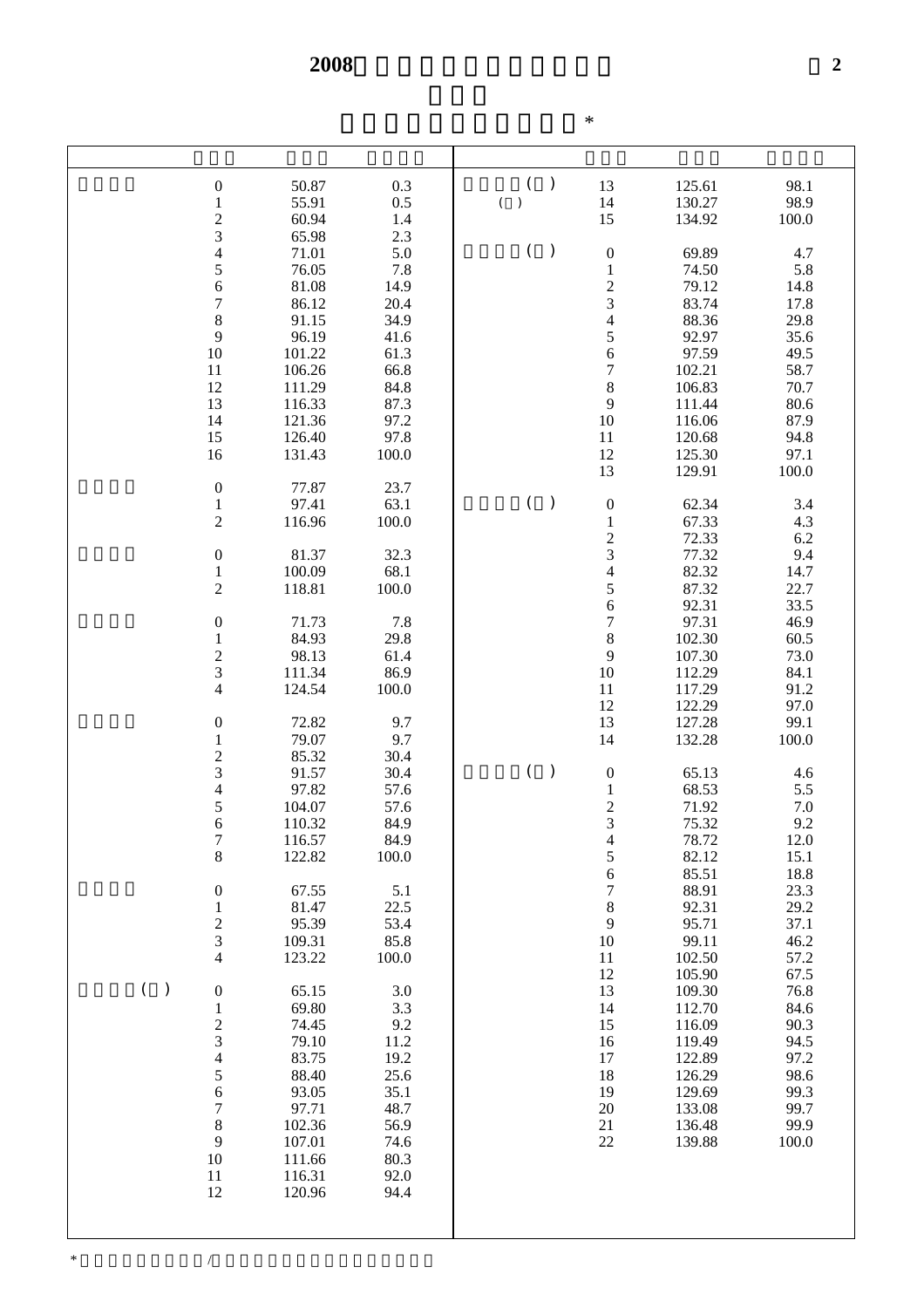**2007**年轉換至**2008**年的原始分換算表\*

| 2007  | 2008         | 2007   | 2008   |
|-------|--------------|--------|--------|
| 1.00  | 1.00         | 51.00  | 54.15  |
| 2.00  | 2.00         | 52.00  | 55.00  |
| 3.00  | 3.00         | 53.00  | 55.83  |
| 4.00  | 4.00         | 54.00  | 57.00  |
| 5.00  | 5.00         | 55.00  | 57.83  |
| 6.00  | 6.00         | 56.00  | 58.57  |
| 7.00  | 7.00         | 57.00  | 59.13  |
| 8.00  |              | 58.00  | 59.80  |
| 9.00  | 8.00<br>8.75 | 59.00  | 60.41  |
| 10.00 | 12.00        | 60.00  | 61.25  |
| 11.00 | 12.33        | 61.00  | 62.56  |
| 12.00 | 12.67        | 62.00  | 63.36  |
| 13.00 | 13.00        | 63.00  | 64.12  |
| 14.00 | 13.80        | 64.00  | 65.16  |
| 15.00 | 14.00        | 65.00  | 66.00  |
| 16.00 | 14.50        | 66.00  | 67.00  |
| 17.00 | 15.00        | 67.00  | 67.81  |
| 18.00 | 18.10        | 68.00  | 69.67  |
| 19.00 | 18.60        | 69.00  | 70.06  |
| 20.00 | 18.70        | 70.00  | 70.65  |
| 21.00 | 20.30        | 71.00  | 71.67  |
| 22.00 | 20.70        | 72.00  | 73.50  |
| 23.00 | 21.50        | 73.00  | 75.00  |
| 24.00 | 22.44        | 74.00  | 75.86  |
| 25.00 | 23.38        | 75.00  | 77.00  |
| 26.00 | 26.00        | 76.00  | 78.00  |
| 27.00 | 27.00        | 77.00  | 79.50  |
| 28.00 | 29.60        | 78.00  | 80.67  |
| 29.00 | 30.67        | 79.00  | 82.00  |
| 30.00 | 31.75        | 80.00  | 84.00  |
| 31.00 | 32.75        | 81.00  | 84.33  |
| 32.00 | 33.38        | 82.00  | 84.67  |
| 33.00 | 34.33        | 83.00  | 85.00  |
| 34.00 | 35.00        | 84.00  | 86.00  |
| 35.00 | 36.13        | 85.00  | 87.00  |
| 36.00 | 37.58        | 86.00  | 88.00  |
| 37.00 | 38.19        | 87.00  | 89.00  |
| 38.00 | 39.50        | 88.00  | 89.85  |
| 39.00 | 40.52        | 89.00  | 90.69  |
| 40.00 | 41.55        | 90.00  | 91.54  |
| 41.00 | 42.58        | 91.00  | 92.38  |
| 42.00 | 44.17        | 92.00  | 93.23  |
| 43.00 | 45.09        | 93.00  | 94.08  |
| 44.00 | 46.12        | 94.00  | 94.92  |
| 45.00 | 47.78        | 95.00  | 95.77  |
| 46.00 | 48.86        | 96.00  | 96.62  |
| 47.00 | 49.86        | 97.00  | 97.46  |
| 48.00 | 51.23        | 98.00  | 98.31  |
| 49.00 | 52.28        | 99.00  | 99.15  |
| 50.00 | 53.43        | 100.00 | 100.00 |

| 2007    | 2008   |  |
|---------|--------|--|
|         |        |  |
| 51.00   | 54.15  |  |
| 52.00   | 55.00  |  |
| 53.00   | 55.83  |  |
| 54.00   | 57.00  |  |
| 55.00   | 57.83  |  |
| 56.00   | 58.57  |  |
| 57.00   | 59.13  |  |
| 58.00   | 59.80  |  |
| 59.00   | 60.41  |  |
| 60.00   | 61.25  |  |
| 61.00   | 62.56  |  |
| 62.00   | 63.36  |  |
| 63.00   | 64.12  |  |
| 64.00   | 65.16  |  |
| 65.00   | 66.00  |  |
| 66.00   | 67.00  |  |
| 67.00   | 67.81  |  |
| 68.00   | 69.67  |  |
| 69.00   | 70.06  |  |
| 70.00   | 70.65  |  |
| 71.00   | 71.67  |  |
| 72.00   | 73.50  |  |
| 73.00   | 75.00  |  |
| 74.00   | 75.86  |  |
| 75.00   | 77.00  |  |
| 76.00   | 78.00  |  |
| 77.00   | 79.50  |  |
| 78.00   | 80.67  |  |
| 79.00   | 82.00  |  |
| 80.00   | 84.00  |  |
| 81.00   | 84.33  |  |
| 82.00   | 84.67  |  |
| 83.00   | 85.00  |  |
| 84.00   | 86.00  |  |
| 85.00   | 87.00  |  |
| 86.00   | 88.00  |  |
| 87.00   | 89.00  |  |
| 88.00   | 89.85  |  |
| 89.00   | 90.69  |  |
| 90.00   | 91.54  |  |
| 91.00   | 92.38  |  |
| 92.00   | 93.23  |  |
| 93.00   | 94.08  |  |
| 94.00   | 94.92  |  |
| 95.00   | 95.77  |  |
| 96.00   | 96.62  |  |
| 97.00   | 97.46  |  |
| 98.00   | 98.31  |  |
| 99.00   | 99.15  |  |
| 1 ሰሰ ሰሰ | 100.00 |  |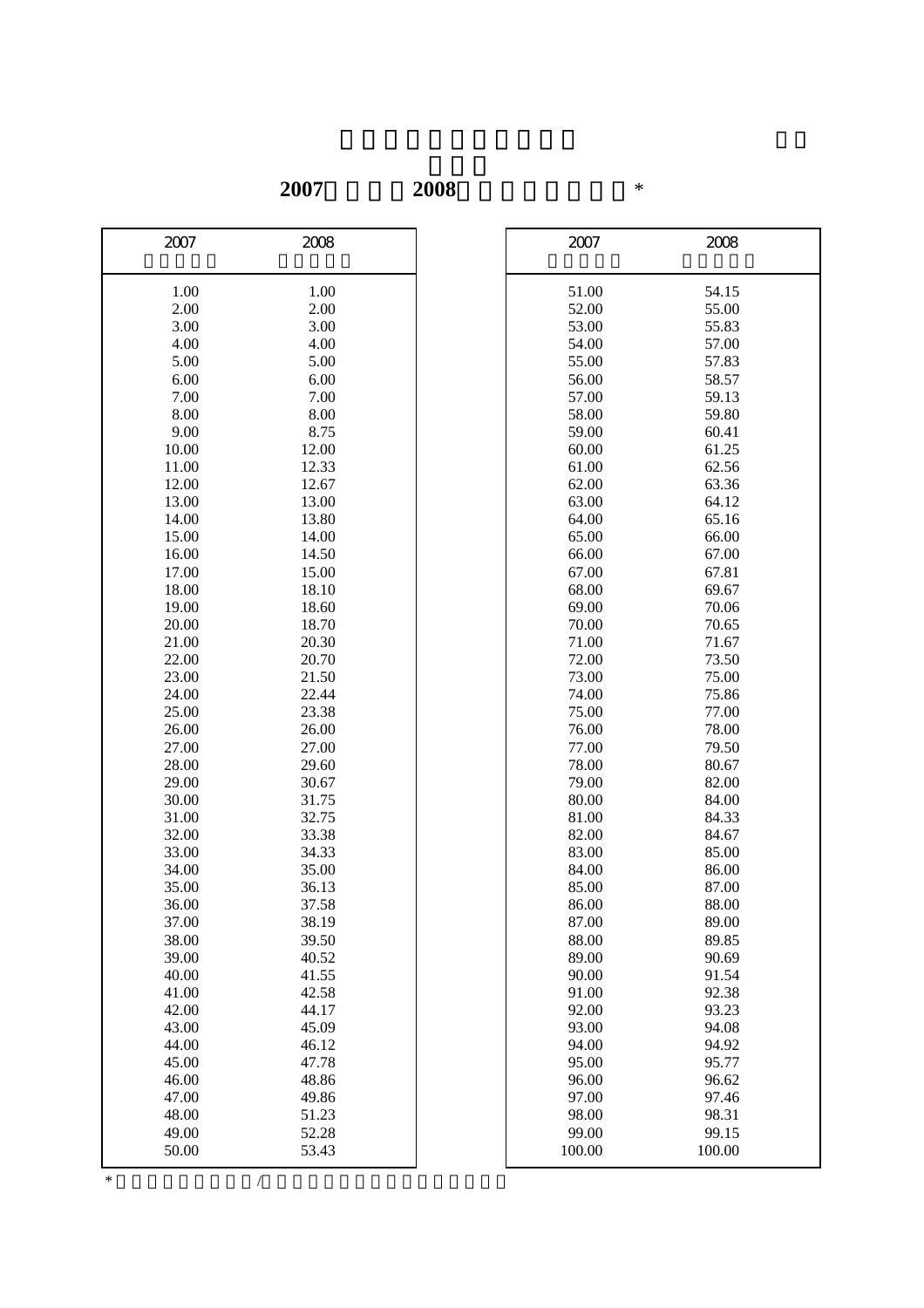# **2008**年轉換至**2007**年的原始分換算表\*

| 2008           | 2007           | 2008           | 2007           |
|----------------|----------------|----------------|----------------|
| 1.00           | 1.00           | 51.00          | 47.80          |
| 2.00           | $2.00\,$       | 52.00          | 48.77          |
| 3.00           | 3.00           | 53.00          | 49.64          |
| 4.00           | 4.00           | 54.00          | 50.76          |
| 5.00           | 5.00           | 55.00          | 52.00          |
| 6.00           | 6.00           | 56.00          | 53.22          |
| 7.00           | 7.00           | 57.00          | 54.00          |
| 8.00           | 8.00           | 58.00          | 55.32          |
| 9.00           | 9.33           | 59.00          | 56.71          |
| 10.00          | 9.56           | 60.00          | 58.35          |
| 11.00          | 9.78           | 61.00          | 59.76          |
| 12.00          | 10.00          | 62.00          | 60.60          |
| 13.00          | 13.00          | 63.00          | 61.40          |
| 14.00          | 15.00          | 64.00          | 62.91          |
| 15.00          | 17.00          | 65.00          | 63.83          |
| 16.00          | 17.20          | 66.00          | 65.00          |
| 17.00          | 17.30          | 67.00          | 66.00          |
| 18.00          | 17.90          | 68.00          | 67.15          |
| 19.00          | 20.33          | 69.00          | 67.70          |
| 20.00          | 20.67          | 70.00          | 68.75          |
| 21.00          | 22.43          | 71.00          | 70.60          |
| 22.00          | 23.50          | 72.00          | 71.17          |
| 23.00          | 24.63          | 73.00          | 71.83          |
| 24.00          | 25.24          | 74.00          | 72.25          |
| 25.00          | 25.48          | 75.00          | 73.00          |
| 26.00          | 26.00          | 76.00          | 74.25          |
| 27.00          | 27.00          | 77.00          | 75.00          |
| 28.00          | 27.23          | 78.00          | 76.00          |
| 29.00          | 27.59          | 79.00          | 76.67          |
| 30.00          | 28.43          | 80.00          | 77.33          |
| 31.00          | 29.40          | 81.00          | 78.25          |
| 32.00          | 30.18          | 82.00          | 79.00          |
| 33.00          | 31.33          | 83.00          | 79.50          |
| 34.00          | 32.53          | 84.00          | 80.00          |
| 35.00          | 34.00          | 85.00          | 83.00          |
| 36.00          | 34.96          | 86.00          | 84.00          |
| 37.00          | 35.50          | 87.00          | 85.00          |
| 38.00          | 36.56          | 88.00<br>89.00 | 86.00          |
| 39.00          | 37.63          |                | 87.00          |
| 40.00          | 38.48          | 90.00          | 88.18          |
| 41.00          | 39.45          | 91.00          | 89.36          |
| 42.00          | 40.42          | 92.00          | 90.55          |
| 43.00<br>44.00 | 41.43<br>41.87 | 93.00<br>94.00 | 91.73          |
| 45.00          | 42.88          | 95.00          | 92.91<br>94.09 |
| 46.00          | 43.91          | 96.00          | 95.27          |
| 47.00          | 44.45          | 97.00          | 96.45          |
| 48.00          | 45.21          | 98.00          | 97.64          |
| 49.00          | 46.20          | 99.00          | 98.82          |
| 50.00          | 47.06          | 100.00         | 100.00         |
|                |                |                |                |

| 2008   | 2007   |
|--------|--------|
| 51.00  | 47.80  |
| 52.00  | 48.77  |
| 53.00  | 49.64  |
| 54.00  | 50.76  |
| 55.00  | 52.00  |
| 56.00  | 53.22  |
| 57.00  | 54.00  |
| 58.00  | 55.32  |
| 59.00  | 56.71  |
| 60.00  | 58.35  |
| 61.00  | 59.76  |
| 62.00  | 60.60  |
| 63.00  | 61.40  |
| 64.00  | 62.91  |
| 65.00  | 63.83  |
| 66.00  | 65.00  |
| 67.00  | 66.00  |
| 68.00  | 67.15  |
| 69.00  | 67.70  |
| 70.00  | 68.75  |
| 71.00  | 70.60  |
| 72.00  | 71.17  |
| 73.00  | 71.83  |
| 74.00  | 72.25  |
| 75.00  | 73.00  |
| 76.00  | 74.25  |
| 77.00  | 75.00  |
| 78.00  | 76.00  |
| 79.00  | 76.67  |
| 80.00  | 77.33  |
| 81.00  | 78.25  |
| 82.00  | 79.00  |
| 83.00  | 79.50  |
| 84.00  | 80.00  |
| 85.00  | 83.00  |
| 86.00  | 84.00  |
| 87.00  | 85.00  |
| 88.00  | 86.00  |
| 89.00  | 87.00  |
| 90.00  | 88.18  |
| 91.00  | 89.36  |
| 92.00  | 90.55  |
| 93.00  | 91.73  |
| 94.00  | 92.91  |
| 95.00  | 94.09  |
| 96.00  | 95.27  |
| 97.00  | 96.45  |
| 98.00  | 97.64  |
|        |        |
| 99.00  | 98.82  |
| 100.00 | 100.00 |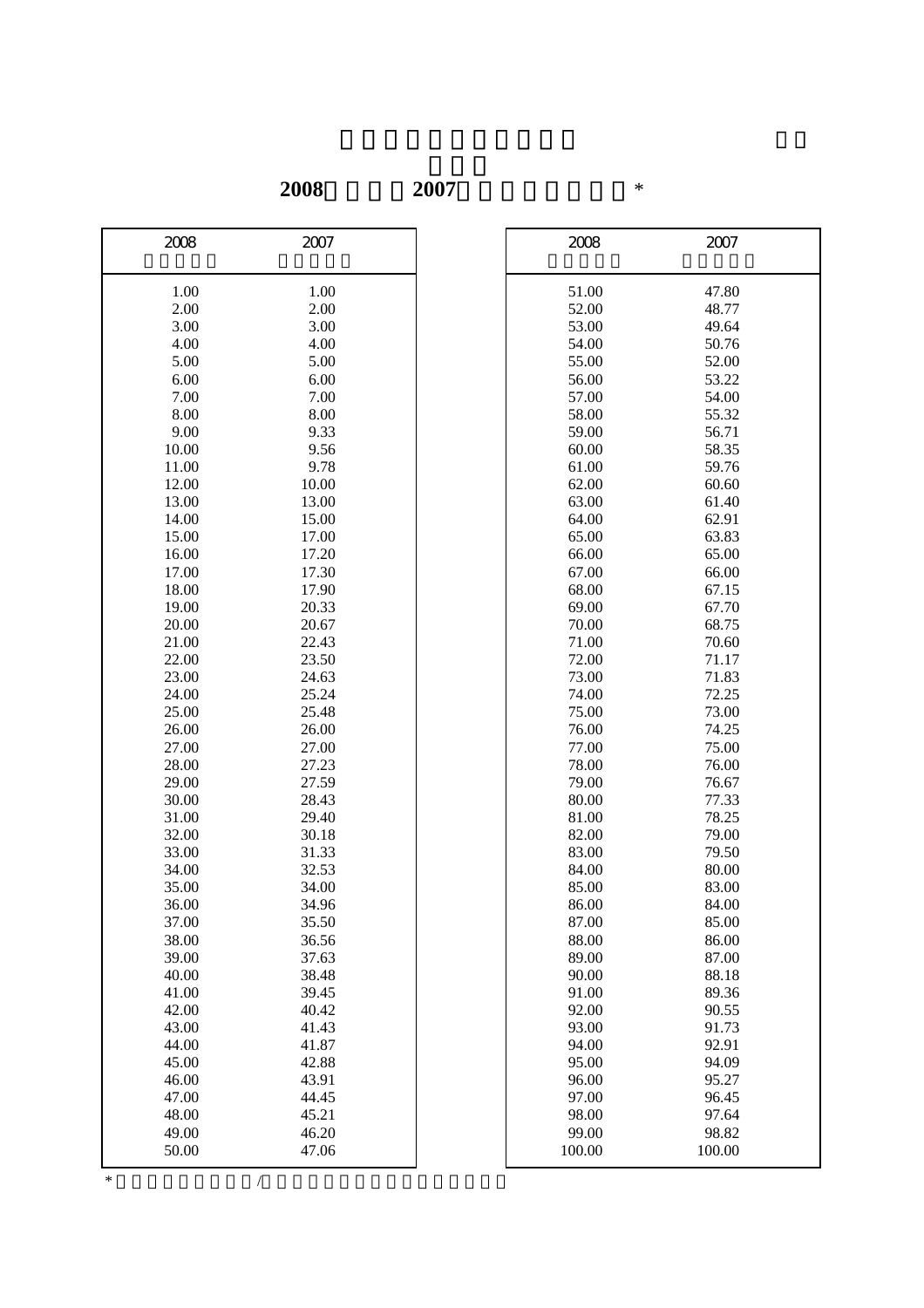#### **Pre-Secondary One Hong Kong Attainment Test 2008 English Norm Table**\* **Table 1**

| Raw                            | Standardized |            | Raw     | Standardized |            |
|--------------------------------|--------------|------------|---------|--------------|------------|
| Score                          | Score        | Percentile | Score   | Score        | Percentile |
| $\boldsymbol{0}$               | 70.30        | 0.1        | 51      | 103.37       | 58.8       |
| $\mathbf{1}$                   | 70.95        | 0.1        | 52      | 104.02       | 59.8       |
| $\overline{c}$                 | 71.60        | 0.1        | 53      | 104.67       | 61.1       |
| $\overline{3}$                 | 72.25        | 0.2        | 54      | 105.32       | 62.2       |
| $\overline{4}$                 | 72.90        | 0.3        | 55      | 105.97       | 63.3       |
| 5                              | 73.55        | 0.4        | 56      | 106.61       | 64.5       |
|                                |              |            |         |              |            |
| $\sqrt{6}$<br>$\boldsymbol{7}$ | 74.20        | 0.6        | 57      | 107.26       | 65.6       |
|                                | 74.84        | 0.9        | 58      | 107.91       | 66.8       |
| $\,8\,$                        | 75.49        | 1.3        | 59      | 108.56       | 67.9       |
| 9                              | 76.14        | 1.9        | 60      | 109.21       | 68.9       |
| 10                             | 76.79        | 2.7        | 61      | 109.86       | 70.1       |
| 11                             | 77.44        | 3.5        | $62\,$  | 110.50       | 71.2       |
| 12                             | 78.09        | 4.8        | 63      | 111.15       | 72.4       |
| 13                             | 78.73        | 6.0        | 64      | 111.80       | 73.6       |
| 14                             | 79.38        | 7.4        | 65      | 112.45       | 74.8       |
| 15                             | 80.03        | 8.9        | 66      | 113.10       | 76.1       |
| 16                             | 80.68        | 10.6       | 67      | 113.75       | 77.3       |
| 17                             | 81.33        | 12.3       | 68      | 114.39       | 78.6       |
| 18                             | 81.98        | 14.1       | 69      | 115.04       | 79.7       |
| 19                             | 82.62        | 15.7       | 70      | 115.69       | 80.8       |
| 20                             | 83.27        | 17.5       | 71      | 116.34       | 82.0       |
| 21                             | 83.92        | 19.2       | 72      | 116.99       | 83.1       |
| 22                             | 84.57        | 20.8       | 73      | 117.64       | 84.3       |
| 23                             | 85.22        | 22.3       | 74      | 118.28       | 85.4       |
| 24                             | 85.87        | 23.7       | 75      | 118.93       | 86.8       |
| 25                             | 86.51        | 25.4       | 76      | 119.58       | 87.9       |
| 26                             | 87.16        | 26.8       | $77 \,$ | 120.23       | 89.0       |
| 27                             | 87.81        | 28.2       | 78      | 120.88       | 90.3       |
| 28                             | 88.46        | 29.7       | 79      | 121.53       | 91.3       |
| 29                             | 89.11        | 31.1       | 80      | 122.17       | 92.3       |
| 30                             | 89.76        | 32.5       | 81      | 122.82       | 93.3       |
| 31                             | 90.40        | 34.0       | 82      | 123.47       | 94.2       |
| 32                             | 91.05        | 35.4       | 83      | 124.12       | 95.1       |
| 33                             | 91.70        | 36.7       | 84      | 124.77       | 95.9       |
| 34                             | 92.35        | 38.0       | 85      | 125.42       | 96.7       |
| 35                             | 93.00        | 39.4       | 86      | 126.07       | 97.3       |
| 36                             | 93.65        | 40.7       | 87      | 126.71       | 97.8       |
| 37                             | 94.29        | 41.9       | 88      | 127.36       | 98.2       |
| 38                             | 94.94        | 43.0       | 89      | 128.01       | 98.7       |
| 39                             | 95.59        | 44.3       | 90      | 128.66       | 99.0       |
| 40                             | 96.24        | 45.7       | 91      | 129.31       | 99.3       |
| 41                             | 96.89        | 46.8       | 92      | 129.96       | 99.5       |
| 42                             | 97.54        | 48.1       | 93      | 130.60       | 99.7       |
| 43                             | 98.18        | 49.3       | 94      | 131.25       | 99.8       |
| 44                             | 98.83        | 50.5       | 95      | 131.90       | 99.9       |
| 45                             | 99.48        | 51.6       | 96      | 132.55       | 100.0      |
| 46                             | 100.13       | 52.8       | 97      | 133.20       | 100.0      |
| 47                             | 100.78       | 53.9       | 98      | 133.85       | 100.0      |
| 48                             | 101.43       | 55.1       | 99      | 134.49       | 100.0      |
| 49                             | 102.08       | 56.4       | 100     | 135.14       | 100.0      |
| 50                             | 102.72       | 57.5       |         |              |            |
|                                |              |            |         |              |            |

Mean 45.80

S.D. 23.13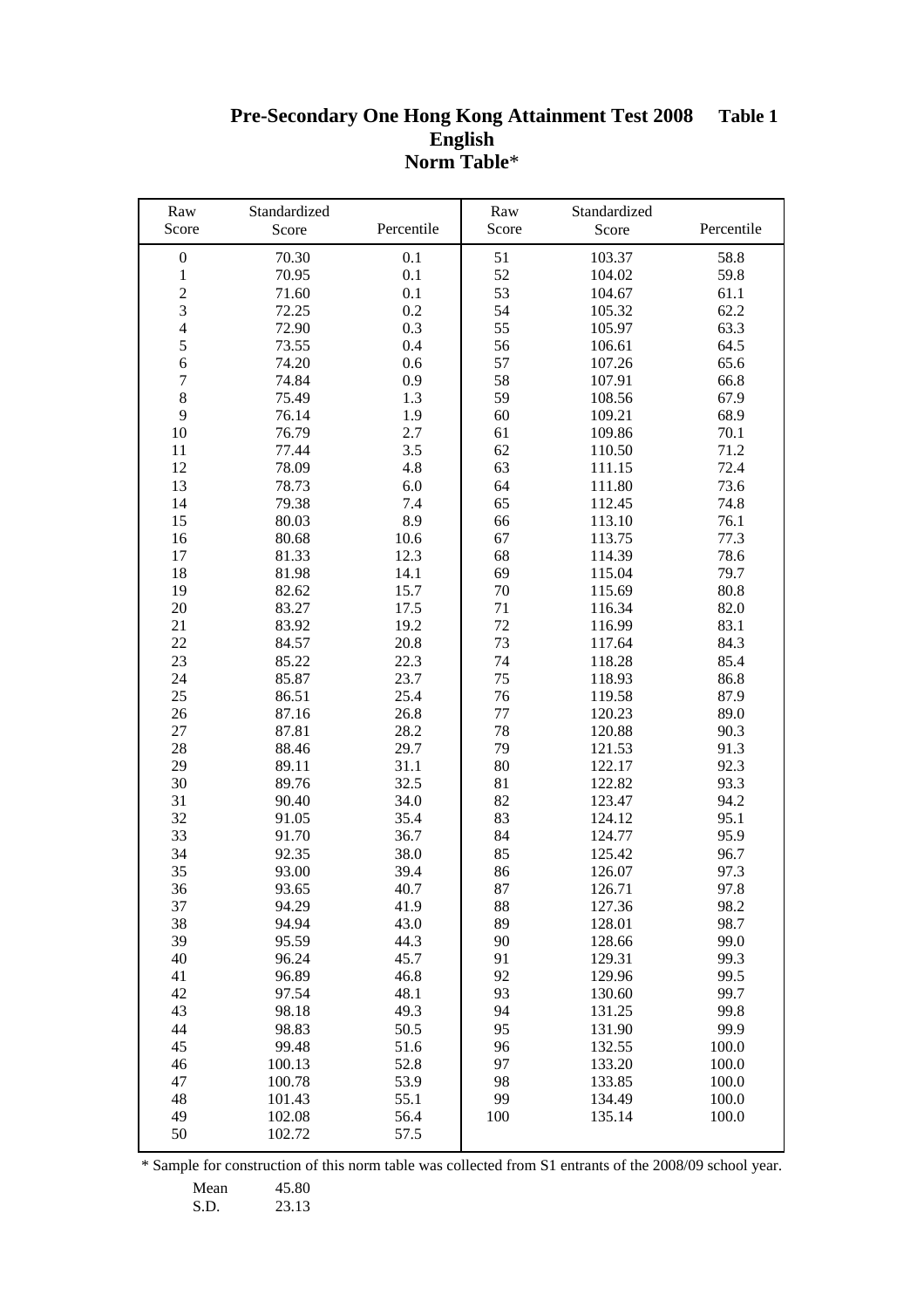#### **Pre-Secondary One Hong Kong Attainment Test 2008 English Norm Table by Testing Area**\* **Table 2**

| Raw                     | Standardized     |            | Raw                      | Standardized |            |
|-------------------------|------------------|------------|--------------------------|--------------|------------|
| Score                   | Score            | Percentile | Score                    | Score        | Percentile |
|                         | <b>Listening</b> |            |                          |              |            |
| $\boldsymbol{0}$        | 72.35            | 0.7        | 19                       | 100.29       | 56.5       |
| $\mathbf{1}$            | 74.05            | 1.0        | 20                       | 101.86       | 59.3       |
| $\sqrt{2}$              | 75.74            | 3.4        | 21                       | 103.43       | 62.0       |
| $\overline{3}$          | 77.43            | 4.8        | 22                       | 105.01       | 64.6       |
| $\overline{4}$          | 79.12            | 9.5        | 23                       | 106.58       | 67.2       |
| 5                       | 80.81            | 12.0       | 24                       | 108.15       | 69.7       |
| $\sqrt{6}$              | 82.51            |            | 25                       | 109.72       | 72.0       |
|                         |                  | 17.5       |                          |              |            |
| $\boldsymbol{7}$        | 84.20            | 20.7       | 26                       | 111.29       | 74.5       |
| $\,8\,$                 | 85.89            | 26.0       | 27                       | 112.86       | 76.9       |
| 9                       | 87.58            | 29.6       | 28                       | 114.43       | 79.3       |
| 10                      | 89.28            | 33.6       | 29                       | 116.00       | 81.7       |
| 11                      | 90.97            | 36.8       | 30                       | 117.57       | 84.1       |
| 12                      | 92.66            | 40.0       | 31                       | 119.14       | 86.5       |
| 13                      | 94.35            | 42.6       | 32                       | 120.71       | 89.0       |
| 14                      | 96.04            | 45.8       | 33                       | 122.28       | 91.1       |
| 15                      | 97.74            | 48.6       | 34                       | 123.85       | 93.7       |
| 16                      | 99.43            | 51.8       | 35                       | 125.42       | 95.4       |
| 17                      | 101.12           | 54.2       | 36                       | 126.99       | 97.7       |
| 18                      | 102.81           | 57.5       | 37                       | 128.56       | 98.5       |
| 19                      | 104.51           | 59.5       | 38                       | 130.13       | 100.0      |
| $20\,$                  | 106.20           | 63.2       |                          |              |            |
| 21                      | 107.89           | 65.2       |                          | Writing      |            |
| 22                      | 109.58           | 69.5       | $\boldsymbol{0}$         | 75.41        | 8.3        |
| 23                      | 111.27           | 71.6       | $\mathbf{1}$             | 77.72        | 12.0       |
| 24                      | 112.97           | 76.1       | $\overline{c}$           | 80.03        | 15.1       |
| 25                      | 114.66           | 77.9       | $\mathfrak{Z}$           | 82.34        | 17.6       |
| 26                      | 116.35           | 83.3       | $\overline{\mathcal{L}}$ | 84.65        | 20.8       |
|                         |                  |            | 5                        |              | 25.5       |
| 27                      | 118.04           | 84.9       | 6                        | 86.96        |            |
| 28                      | 119.74           | 90.8       |                          | 89.26        | 28.9       |
| 29                      | 121.43           | 92.1       | $\boldsymbol{7}$         | 91.57        | 33.0       |
| 30                      | 123.12           | 97.9       | $\,8\,$                  | 93.88        | 37.7       |
| 31                      | 124.81           | 98.3       | 9                        | 96.19        | 43.5       |
| 32                      | 126.50           | 100.0      | 10                       | 98.50        | 47.9       |
|                         |                  |            | 11                       | 100.81       | 51.5       |
|                         | Reading          |            | 12                       | 103.12       | 56.7       |
| $\overline{0}$          | 70.46            | 0.5        | 13                       | 105.43       | 62.3       |
| 1                       | 72.03            | 0.6        | 14                       | 107.74       | 68.4       |
| $\overline{c}$          | 73.60            | 1.2        | 15                       | 110.05       | 75.2       |
| $\overline{\mathbf{3}}$ | 75.17            | 1.9        | 16                       | 112.36       | 81.3       |
| $\overline{4}$          | 76.74            | 3.4        | 17                       | 114.67       | 86.0       |
| $\sqrt{5}$              | 78.31            | 5.2        | 18                       | 116.97       | 89.5       |
| $\sqrt{6}$              | 79.88            | 8.0        | 19                       | 119.28       | 92.0       |
| $\tau$                  | 81.45            | 11.2       | 20                       | 121.59       | 94.2       |
| $\,8\,$                 | 83.02            | 14.9       | 21                       | 123.90       | 95.9       |
| 9                       | 84.59            | 19.0       | 22                       | 126.21       | 97.0       |
| 10                      | 86.16            | 23.2       | 23                       | 128.52       | 97.9       |
| 11                      | 87.73            | 27.7       | 24                       | 130.83       | 98.6       |
| 12                      | 89.30            | 31.9       | 25                       | 133.14       | 99.1       |
| 13                      | 90.87            | 36.1       | 26                       | 135.45       | 99.6       |
| 14                      | 92.44            | 39.9       | 27                       | 137.76       | 99.8       |
| 15                      | 94.01            | 43.6       | 28                       | 140.07       | 99.9       |
| 16                      | 95.58            | 47.0       | 29                       | 142.38       | 100.0      |
| 17                      | 97.15            | 50.4       | 30                       | 144.68       | 100.0      |
|                         |                  |            |                          |              |            |
| 18                      | 98.72            | 53.5       |                          |              |            |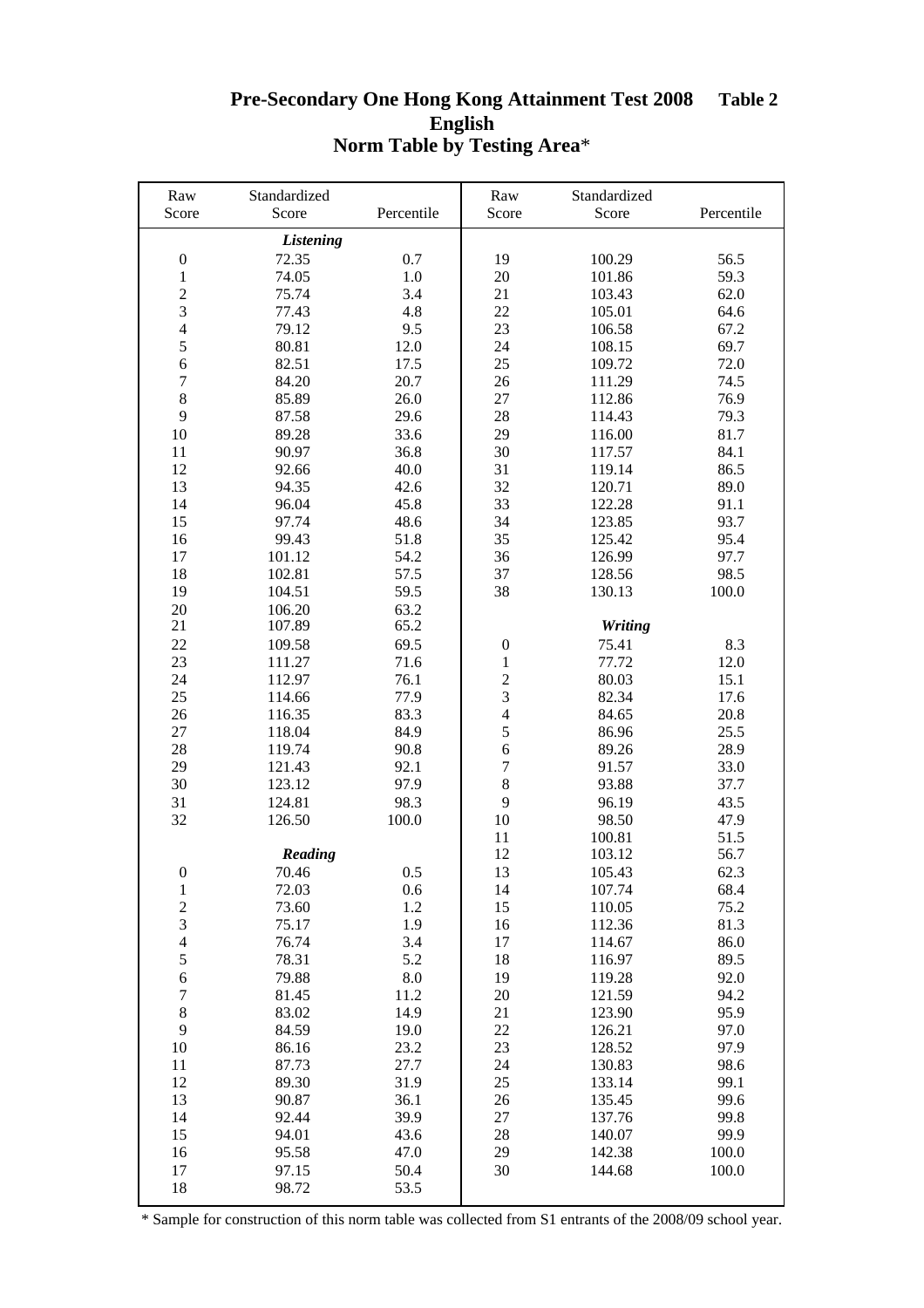## **Pre-Secondary One Hong Kong Attainment Test English Conversion Table of Raw Scores from 2007 to 2008**\*

| Pre-S1 | Pre-S1 | Pre-S1 | Pre-S1 |
|--------|--------|--------|--------|
| 2007   | 2008   | 2007   | 2008   |
| 1.00   | 1.25   | 51.00  | 45.29  |
| 2.00   | 2.50   | 52.00  | 45.76  |
| 3.00   | 3.75   | 53.00  | 46.75  |
| 4.00   | 5.00   | 54.00  | 47.22  |
| 5.00   | 6.00   | 55.00  | 49.25  |
| 6.00   | 7.75   | 56.00  | 50.36  |
| 7.00   | 8.22   | 57.00  | 50.93  |
| 8.00   | 9.29   | 58.00  | 52.22  |
| 9.00   | 9.71   | 59.00  | 53.50  |
| 10.00  | 11.22  | 60.00  | 54.20  |
| 11.00  | 12.62  | 61.00  | 54.70  |
| 12.00  | 14.22  | 62.00  | 55.71  |
| 13.00  | 15.00  | 63.00  | 56.71  |
| 14.00  | 15.93  | 64.00  | 59.00  |
| 15.00  | 16.54  | 65.00  | 59.86  |
| 16.00  | 17.00  | 66.00  | 60.52  |
| 17.00  | 17.56  | 67.00  | 60.87  |
| 18.00  | 18.00  | 68.00  | 61.69  |
| 19.00  | 18.75  | 69.00  | 63.00  |
| 20.00  | 19.64  | 70.00  | 63.67  |
| 21.00  | 20.37  | 71.00  | 66.46  |
| 22.00  | 20.63  | 72.00  | 67.85  |
| 23.00  | 21.36  | 73.00  | 70.04  |
| 24.00  | 22.06  | 74.00  | 70.78  |
| 25.00  | 22.69  | 75.00  | 71.75  |
| 26.00  | 23.33  | 76.00  | 73.50  |
| 27.00  | 24.17  | 77.00  | 74.84  |
| 28.00  | 24.83  | 78.00  | 76.29  |
| 29.00  | 25.67  | 79.00  | 77.38  |
| 30.00  | 26.54  | 80.00  | 78.47  |
| 31.00  | 27.78  | 81.00  | 80.06  |
| 32.00  | 28.67  | 82.00  | 81.44  |
| 33.00  | 29.54  | 83.00  | 82.86  |
| 34.00  | 30.25  | 84.00  | 83.80  |
| 35.00  | 30.83  | 85.00  | 84.86  |
| 36.00  | 32.00  | 86.00  | 86.67  |
| 37.00  | 33.00  | 87.00  | 87.57  |
| 38.00  | 34.33  | 88.00  | 89.20  |
| 39.00  | 35.50  | 89.00  | 90.00  |
| 40.00  | 35.94  | 90.00  | 91.00  |
| 41.00  | 36.75  | 91.00  | 91.71  |
| 42.00  | 38.00  | 92.00  | 92.00  |
| 43.00  | 38.44  | 93.00  | 93.00  |
| 44.00  | 39.36  | 94.00  | 94.00  |
| 45.00  | 40.00  | 95.00  | 95.00  |
| 46.00  | 41.30  | 96.00  | 96.00  |
| 47.00  | 43.14  | 97.00  | 97.00  |
| 48.00  | 43.43  | 98.00  | 98.00  |
| 49.00  | 44.00  | 99.00  | 99.00  |
| 50.00  | 44.64  | 100.00 | 100.00 |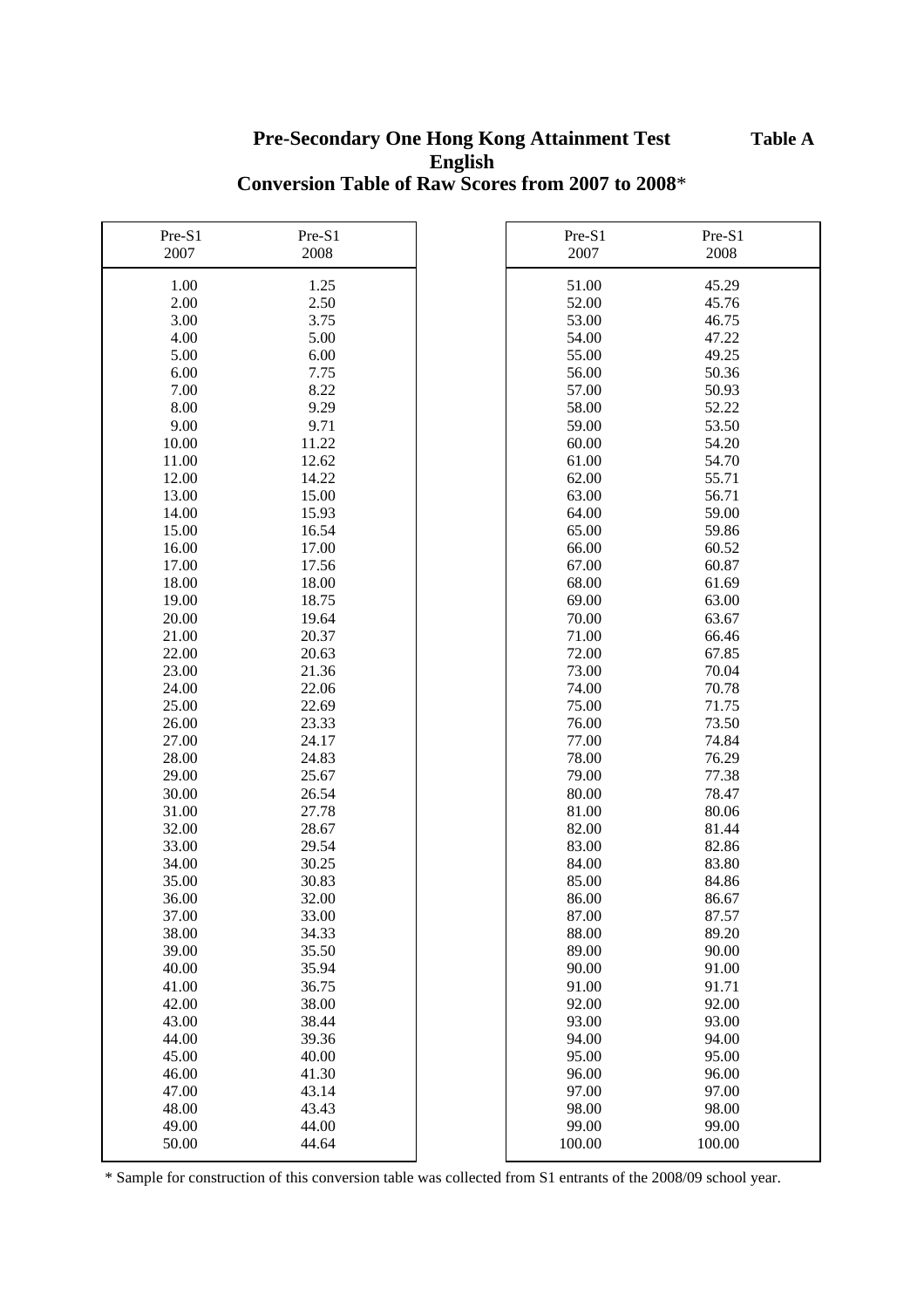## **Pre-Secondary One Hong Kong Attainment Test English Conversion Table of Raw Scores from 2008 to 2007**\*

| Pre-S1 | Pre-S1 | Pre-S1 | Pre-S1 |
|--------|--------|--------|--------|
| 2008   | 2007   | 2008   | 2007   |
| 1.00   | 0.80   | 51.00  | 57.09  |
| 2.00   | 1.60   | 52.00  | 57.82  |
| 3.00   | 2.40   | 53.00  | 58.70  |
| 4.00   | 3.20   | 54.00  | 59.60  |
| 5.00   | 4.00   | 55.00  | 61.38  |
| 6.00   | 5.00   | 56.00  | 62.14  |
| 7.00   | 5.57   | 57.00  | 63.25  |
| 8.00   | 6.33   | 58.00  | 63.65  |
| 9.00   | 7.64   | 59.00  | 64.00  |
| 10.00  | 9.24   | 60.00  | 65.14  |
| 11.00  | 9.88   | 61.00  | 67.25  |
| 12.00  | 10.47  | 62.00  | 68.44  |
| 13.00  | 11.31  | 63.00  | 69.00  |
| 14.00  | 11.88  | 64.00  | 70.22  |
| 15.00  | 13.00  | 65.00  | 70.43  |
| 16.00  | 14.13  | 66.00  | 70.74  |
| 17.00  | 16.00  | 67.00  | 71.39  |
| 18.00  | 18.00  | 68.00  | 72.10  |
| 19.00  | 19.36  | 69.00  | 72.45  |
| 20.00  | 20.36  | 70.00  | 72.95  |
| 21.00  | 22.64  | 71.00  | 74.36  |
| 22.00  | 23.88  | 72.00  | 75.19  |
| 23.00  | 25.56  | 73.00  | 75.75  |
| 24.00  | 26.80  | 74.00  | 76.20  |
| 25.00  | 28.20  | 75.00  | 77.14  |
| 26.00  | 29.36  | 76.00  | 77.81  |
| 27.00  | 30.46  | 77.00  | 78.53  |
| 28.00  | 31.20  | 78.00  | 79.63  |
| 29.00  | 32.24  | 79.00  | 80.56  |
| 30.00  | 33.79  | 80.00  | 80.94  |
| 31.00  | 35.13  | 81.00  | 81.81  |
| 32.00  | 36.00  | 82.00  | 82.29  |
| 33.00  | 37.00  | 83.00  | 83.14  |
| 34.00  | 37.80  | 84.00  | 84.20  |
| 35.00  | 38.31  | 85.00  | 85.13  |
| 36.00  | 40.10  | 86.00  | 85.73  |
| 37.00  | 41.27  | 87.00  | 86.33  |
| 38.00  | 42.00  | 88.00  | 87.30  |
| 39.00  | 43.69  | 89.00  | 87.80  |
| 40.00  | 45.00  | 90.00  | 89.00  |
| 41.00  | 45.77  | 91.00  | 90.00  |
| 42.00  | 46.44  | 92.00  | 92.00  |
| 43.00  | 46.88  | 93.00  | 93.00  |
| 44.00  | 49.00  | 94.00  | 94.00  |
| 45.00  | 50.50  | 95.00  | 95.00  |
| 46.00  | 52.40  | 96.00  | 96.00  |
| 47.00  | 53.50  | 97.00  | 97.00  |
| 48.00  | 54.41  | 98.00  | 98.00  |
| 49.00  | 54.82  | 99.00  | 99.00  |
| 50.00  | 55.64  | 100.00 | 100.00 |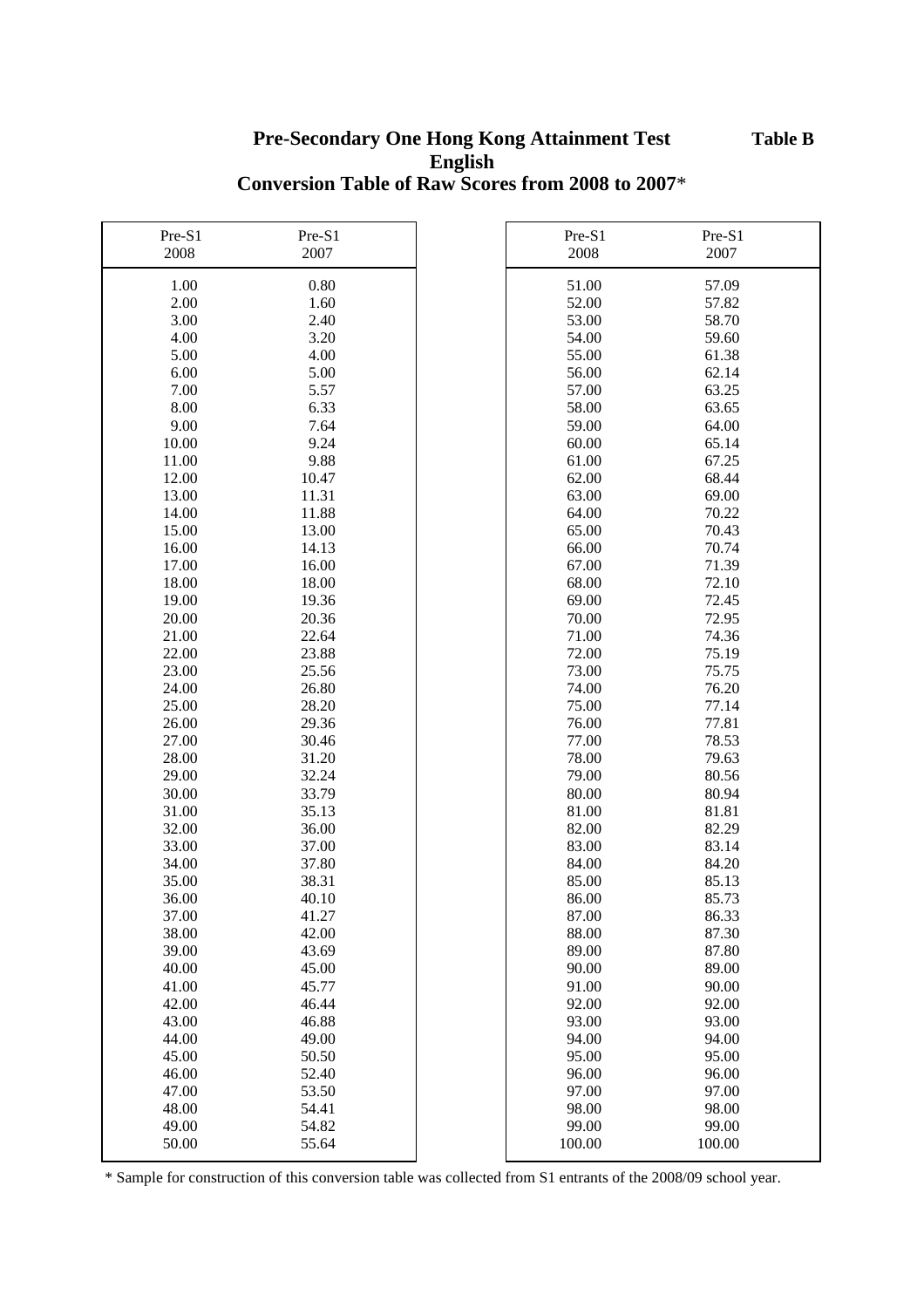# **Pre-Secondary One Hong Kong Attainment Test 2008 2008**年中一入學前香港學科測驗

# **Mathematics**

 $*$ 

#### **Norm Table**\*

| Raw Score        | <b>Standardized Score</b> | Percentile | Raw Score | <b>Standardized Score</b> | Percentile |
|------------------|---------------------------|------------|-----------|---------------------------|------------|
| $\boldsymbol{0}$ | 62.77                     | 0.2        | 51        | 97.59                     | 45.7       |
| $\mathbf{1}$     | 63.45                     | 0.2        | 52        | 98.27                     | 47.2       |
| $\overline{c}$   | 64.14                     | 0.2        | 53        | 98.96                     | 48.5       |
| 3                | 64.82                     | 0.2        | 54        | 99.64                     | 50.0       |
| 4                | 65.50                     | 0.3        | 55        | 100.32                    | 51.4       |
| 5                | 66.19                     | 0.3        | 56        | 101.00                    | 52.9       |
| 6                | 66.87                     | 0.4        | 57        | 101.69                    | 54.4       |
| $\overline{7}$   | 67.55                     | 0.4        | 58        | 102.37                    | 55.8       |
| 8                | 68.23                     | 0.5        | 59        | 103.05                    | 57.1       |
| 9                | 68.92                     | 0.6        | 60        | 103.73                    | 58.4       |
| 10               | 69.60                     | 0.8        | 61        | 104.42                    | 59.9       |
| 11               | 70.28                     | 1.0        | 62        | 105.10                    | 61.4       |
| 12               | 70.96                     | 1.4        | 63        | 105.78                    | 62.9       |
| 13               | 71.65                     | 1.7        | 64        | 106.47                    | 64.2       |
| 14               | 72.33                     | 2.1        | 65        | 107.15                    | 65.4       |
| 15               | 73.01                     | 2.5        | 66        | 107.83                    | 67.1       |
| 16               | 73.70                     | 3.2        | 67        | 108.51                    | 68.6       |
| 17               | 74.38                     | 3.7        | 68        | 109.20                    | 70.0       |
| 18               | 75.06                     | 4.4        | 69        | 109.88                    | 71.5       |
| 19               | 75.74                     | 5.0        | 70        | 110.56                    | 72.8       |
| $20\,$           | 76.43                     | 5.9        | 71        | 111.24                    | 74.3       |
| 21               | 77.11                     | 6.7        | 72        | 111.93                    | 75.6       |
| 22               | 77.79                     | 7.7        | 73        | 112.61                    | 76.9       |
| 23               | 78.47                     | 8.5        | 74        | 113.29                    | 78.3       |
| 24               | 79.16                     | 9.5        | 75        | 113.98                    | 79.6       |
| 25               | 79.84                     | 10.5       | 76        | 114.66                    | 80.9       |
| 26               | 80.52                     | 11.7       | 77        | 115.34                    | 82.1       |
| 27               | 81.21                     | 12.8       | 78        | 116.02                    | 83.3       |
| 28               | 81.89                     | 14.0       | 79        | 116.71                    | 84.4       |
| 29               | 82.57                     | 15.1       | 80        | 117.39                    | 85.7       |
| 30               | 83.25                     | 16.5       | 81        | 118.07                    | 86.8       |
| 31               | 83.94                     | 17.7       | 82        | 118.75                    | 88.0       |
| 32               | 84.62                     | 19.0       | 83        | 119.44                    | 88.8       |
| 33               | 85.30                     | 20.2       | 84        | 120.12                    | 89.9       |
| 34               | 85.98                     | 21.5       | 85        | 120.80                    | 90.9       |
| 35               | 86.67                     | 22.9       | 86        | 121.49                    | 91.9       |
| 36               | 87.35                     | 24.2       | 87        | 122.17                    | 92.8       |
| 37               | 88.03                     | 25.5       | 88        | 122.85                    | 93.8       |
| 38               | 88.71                     | 27.0       | 89        | 123.53                    | 94.7       |
| 39               | 89.40                     | 28.4       | 90        | 124.22                    | 95.6       |
| 40               | 90.08                     | 29.7       | 91        | 124.90                    | 96.3       |
| 41               | 90.76                     | 31.1       | 92        | 125.58                    | 97.1       |
| 42               | 91.45                     | 32.6       | 93        | 126.26                    | 97.7       |
| 43               | 92.13                     | 34.0       | 94        | 126.95                    | 98.3       |
| 44               | 92.81                     | 35.6       | 95        | 127.63                    | 98.7       |
| 45               | 93.49                     | 37.0       | 96        | 128.31                    | 99.3       |
| 46               | 94.18                     | 38.4       | 97        | 129.00                    | 99.5       |
| 47               | 94.86                     | 39.9       | 98        | 129.68                    | 99.8       |
| 48               | 95.54                     | 41.3       | 99        | 130.36                    | 99.8       |
| 49               | 96.22                     | 42.7       | 100       | 131.04                    | 100.0      |
| 50               | 96.91                     | 44.2       |           |                           |            |

 $*$ 

\* Sample for construction of this norm table was collected from S1 entrants of the 2008/09 school year. 54.53

Mean

21.97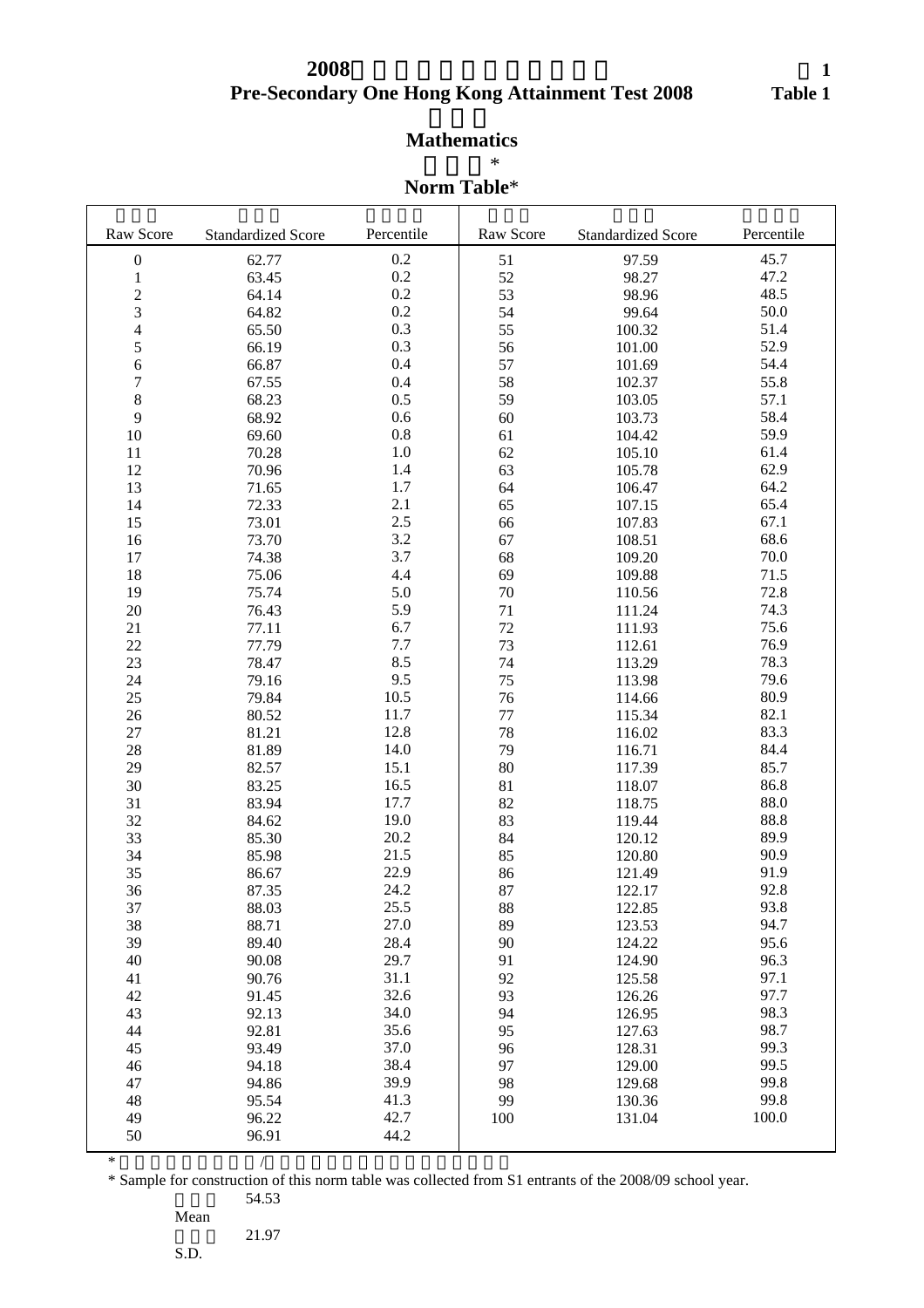# **Pre-Secondary One Hong Kong Attainment Test 2008 2008**年中一入學前香港學科測驗

#### **Mathematics**

| Learning Dimension | Raw<br>Score             | Standardized<br>Score | Percentile | Learning Dimension | Raw<br>Score             | Standardized<br>Score | Percentile |
|--------------------|--------------------------|-----------------------|------------|--------------------|--------------------------|-----------------------|------------|
|                    | $\boldsymbol{0}$         | 64.73                 | 0.4        |                    | 9                        | 103.90                | 57.1       |
| Number             | $\mathbf{1}$             | 66.22                 | 0.4        | $($ )              | 10                       | 108.00                | 75.3       |
|                    | $\overline{c}$           | 67.71                 | 1.2        | Shape and Space    | 11                       | 112.11                | 75.4       |
|                    | 3                        | 69.19                 | 1.2        | (cont'd)           | 12                       | 116.22                | 91.3       |
|                    | $\overline{\mathbf{4}}$  | 70.68                 | 2.6        |                    | 13                       | 120.33                | 91.4       |
|                    | 5                        | 72.17                 | $2.8\,$    |                    | 14                       | 124.44                | $100.0\,$  |
|                    | 6                        | 73.66                 | 5.0        |                    |                          |                       |            |
|                    | $\overline{7}$           | 75.14                 | 5.5        |                    | $\boldsymbol{0}$         | 75.32                 | 3.2        |
|                    | 8                        | 76.63                 | 8.3        | Measures           | $\mathbf 1$              | 77.59                 | 3.3        |
|                    | 9                        | 78.12                 | 9.1        |                    | $\boldsymbol{2}$         | 79.86                 | 11.3       |
|                    | 10                       | 79.60                 | 12.2       |                    | $\mathfrak{Z}$           | 82.14                 | $12.0\,$   |
|                    | $11\,$                   | 81.09                 | 13.2       |                    | $\overline{4}$           | 84.41                 | 22.8       |
|                    | 12                       | 82.58                 | 16.5       |                    | 5                        | 86.68                 | 24.9       |
|                    | 13                       | 84.07                 | 17.7       |                    | $\sqrt{6}$               | 88.95                 | 34.0       |
|                    | 14                       | 85.55                 | 21.1       |                    | $\boldsymbol{7}$         | 91.22                 | 37.3       |
|                    | 15                       | 87.04                 | 22.7       |                    | $\,$ 8 $\,$              | 93.49                 | 43.7       |
|                    | 16                       | 88.53                 | 26.5       |                    | 9                        | 95.76                 | 47.6       |
|                    | 17                       | 90.01                 | 28.0       |                    | $10\,$                   | 98.03                 | 52.4       |
|                    | 18                       | 91.50                 | 31.8       |                    | 11                       | 100.30                | 56.2       |
|                    | 19                       | 92.99                 | 33.6       |                    | 12                       | 102.57                | 60.2       |
|                    | $20\,$                   | 94.48                 | 38.1       |                    | 13                       | 104.85                | 64.0       |
|                    | 21                       | 95.96                 | 39.9       |                    | 14                       | 107.12                | 67.6       |
|                    | 22                       | 97.45                 | 45.0       |                    | 15                       | 109.39                | 71.6       |
|                    | 23                       | 98.94                 | 46.9       |                    | 16                       | 111.66                | 75.0       |
|                    | 24                       | 100.43                | 52.3       |                    | $17\,$                   | 113.93                | 79.3       |
|                    | 25                       | 101.91                | 54.2       |                    | 18                       | 116.20                | 82.1       |
|                    | $26\,$                   | 103.40                | 59.9       |                    | 19                       | 118.47                | 86.6       |
|                    | $27\,$                   | 104.89                | 61.7       |                    | $20\,$                   | 120.74                | 89.4       |
|                    | 28                       | 106.37                | 67.4       |                    | 21                       | 123.01                | 93.7       |
|                    | 29                       | 107.86                | 68.9       |                    | $22\,$                   | 125.29                | 95.3       |
|                    | 30                       | 109.35                | 73.8       |                    | 23                       | 127.56                | $100.0\,$  |
|                    | 31                       | 110.84                | 75.4       |                    |                          |                       |            |
|                    | 32                       | 112.32                | 79.6       |                    | $\boldsymbol{0}$         | 55.28                 | $1.2\,$    |
|                    | 33                       | 113.81                | $81.1\,$   | Data Handling      | $\,1\,$                  | 61.04                 | 1.8        |
|                    | 34                       | 115.30                | 84.5       |                    | $\overline{c}$           | 66.81                 | 4.5        |
|                    | 35                       | 116.78                | 85.7       |                    | 3                        | 72.57                 | $7.0\,$    |
|                    | 36                       | 118.27                | 88.7       |                    | $\overline{\mathcal{A}}$ | 78.34                 | 12.2       |
|                    | 37                       | 119.76                | 89.8       |                    | 5                        | 84.10                 | 19.2       |
|                    | 38                       | 121.25                | 92.6       |                    | $\boldsymbol{6}$         | 89.87                 | 27.7       |
|                    | 39                       | 122.73                | 93.4       |                    | $\sqrt{ }$               | 95.63                 | 43.1       |
|                    | $40\,$                   | 124.22                | 96.0       |                    | 8                        | 101.40                | 51.7       |
|                    | 41                       | 125.71                | 96.6       |                    | 9                        | 107.16                | 75.7       |
|                    | 42                       | 127.19                | 98.5       |                    | $10\,$                   | 112.93                | 80.1       |
|                    | 43                       | 128.68                | 98.7       |                    | 11                       | 118.69                | $100.0\,$  |
|                    | 44                       | 130.17                | 100.0      |                    |                          |                       |            |
|                    |                          |                       |            |                    | $\boldsymbol{0}$         | 77.19                 | 9.6        |
|                    | $\boldsymbol{0}$         | 66.92                 | $2.5\,$    | Algebra            | $\mathbf{1}$             | 82.70                 | 16.8       |
| Shape and Space    | 1                        | 71.03                 | 2.6        |                    | $\overline{\mathbf{c}}$  | 88.21                 | 33.7       |
|                    | $\overline{c}$           | 75.14                 | 9.9        |                    | 3                        | 93.72                 | 51.2       |
|                    | 3                        | 79.25                 | 9.9        |                    | $\overline{4}$           | 99.23                 | 60.6       |
|                    | $\overline{\mathcal{L}}$ | 83.35                 | 22.4       |                    | 5                        | 104.74                | 64.8       |
|                    | 5                        | 87.46                 | 22.5       |                    | 6                        | 110.25                | 69.9       |
|                    | 6                        | 91.57                 | 38.7       |                    | $\boldsymbol{7}$         | 115.76                | 79.5       |
|                    | 7                        | 95.68                 | 38.8       |                    | $\,8\,$                  | 121.27                | 100.0      |
|                    | $\,$ 8 $\,$              | 99.79                 | 57.0       |                    |                          |                       |            |

## **Norm Table by Learning Dimension**\* 按學習範疇劃分的常模表\*

\* Sample for construction of this norm table was collected from S1 entrants of the 2008/09 school year.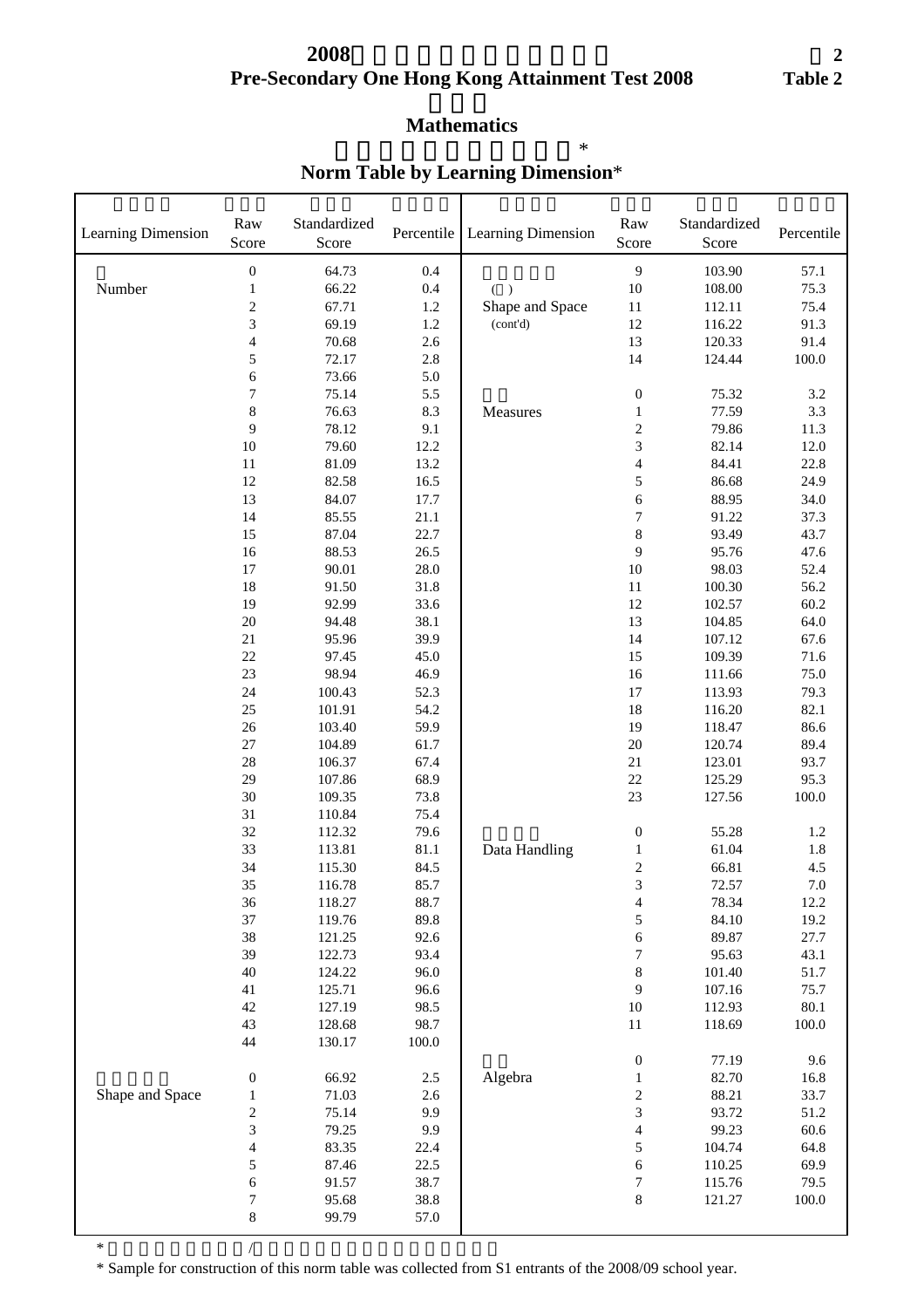# **Conversion Table of Raw Scores from 2007 to 2008**\* **2007 2008 \* Mathematics**

| 2007           | 2008           | 2007           | 2008           |
|----------------|----------------|----------------|----------------|
| Pre-S1         | Pre-S1         | Pre-S1         | Pre-S1         |
| 1.00           | 0.67           | 51.00          | 45.15          |
| 2.00           | 1.33           | 52.00          | 45.65          |
| 3.00           | 2.00           | 53.00          | 46.18          |
| 4.00           | 2.67           | 54.00          | 46.76          |
| 5.00           | 3.33           | 55.00          | 48.20          |
| 6.00           | 4.00           | 56.00          | 48.50          |
| 7.00           | 4.67           | 57.00          | 49.54          |
| 8.00           | 5.33           | 58.00          | 50.46          |
| 9.00           | 6.00           | 59.00          | 51.36          |
| 10.00          | 10.00          | 60.00          | 52.29          |
| 11.00          | 10.40          | 61.00          | 53.14          |
| 12.00          | 12.50          | 62.00          | 53.82          |
| 13.00          | 12.67          | 63.00          | 55.20          |
| 14.00          | 14.00          | 64.00          | 56.07          |
| 15.00          | 14.75          | 65.00          | 57.21          |
| 16.00          | 16.50          | 66.00          | 57.86          |
| 17.00          | 17.40          | 67.00          | 58.94          |
| 18.00          | 19.08          | 68.00          | 61.45          |
| 19.00          | 19.85          | 69.00          | 61.95          |
| 20.00          | 22.44          | 70.00          | 63.25          |
| 21.00          | 23.73          | 71.00          | 64.46          |
| 22.00          | 24.50          | 72.00          | 65.35          |
| 23.00          | 25.15          | 73.00          | 66.00          |
| 24.00          | 26.36          | 74.00          | 66.64          |
| 25.00          | 27.00          | 75.00          | 67.53          |
| 26.00          | 27.63          | 76.00          | 68.87          |
| 27.00          | 28.00          | 77.00          | 69.44          |
| 28.00          | 28.50          | 78.00          | 70.00          |
| 29.00          | 29.40          | 79.00          | 71.33          |
| 30.00          | 30.70          | 80.00          | 73.00          |
| 31.00          | 31.45          | 81.00          | 75.46          |
| 32.00          | 32.69          | 82.00          | 76.53          |
| 33.00          | 33.16          | 83.00          | 76.94          |
| 34.00          | 33.68          | 84.00          | 78.00          |
| 35.00          | 34.09          | 85.00          | 78.65          |
| 36.00          | 35.22          | 86.00          | 79.54          |
| 37.00          | 36.29          | 87.00          | 81.00          |
| 38.00          | 36.86          | 88.00          | 82.00          |
| 39.00          | 37.31          | 89.00          | 82.83          |
| 40.00          | 37.73          | 90.00          | 84.14          |
| 41.00          | 38.44          | 91.00          | 85.43          |
| 42.00          | 39.55          | 92.00<br>93.00 | 88.43          |
| 43.00<br>44.00 | 40.46          | 94.00          | 88.71<br>90.00 |
| 45.00          | 41.16<br>41.95 | 95.00          | 91.43          |
|                | 42.70          | 96.00          | 92.00          |
| 46.00<br>47.00 | 43.00          | 97.00          | 93.43          |
| 48.00          | 43.46          | 98.00          | 96.00          |
| 49.00          | 43.79          | 99.00          | 96.67          |
| 50.00          | 44.46          | 100.00         | 97.00          |
|                |                |                |                |

 $*$